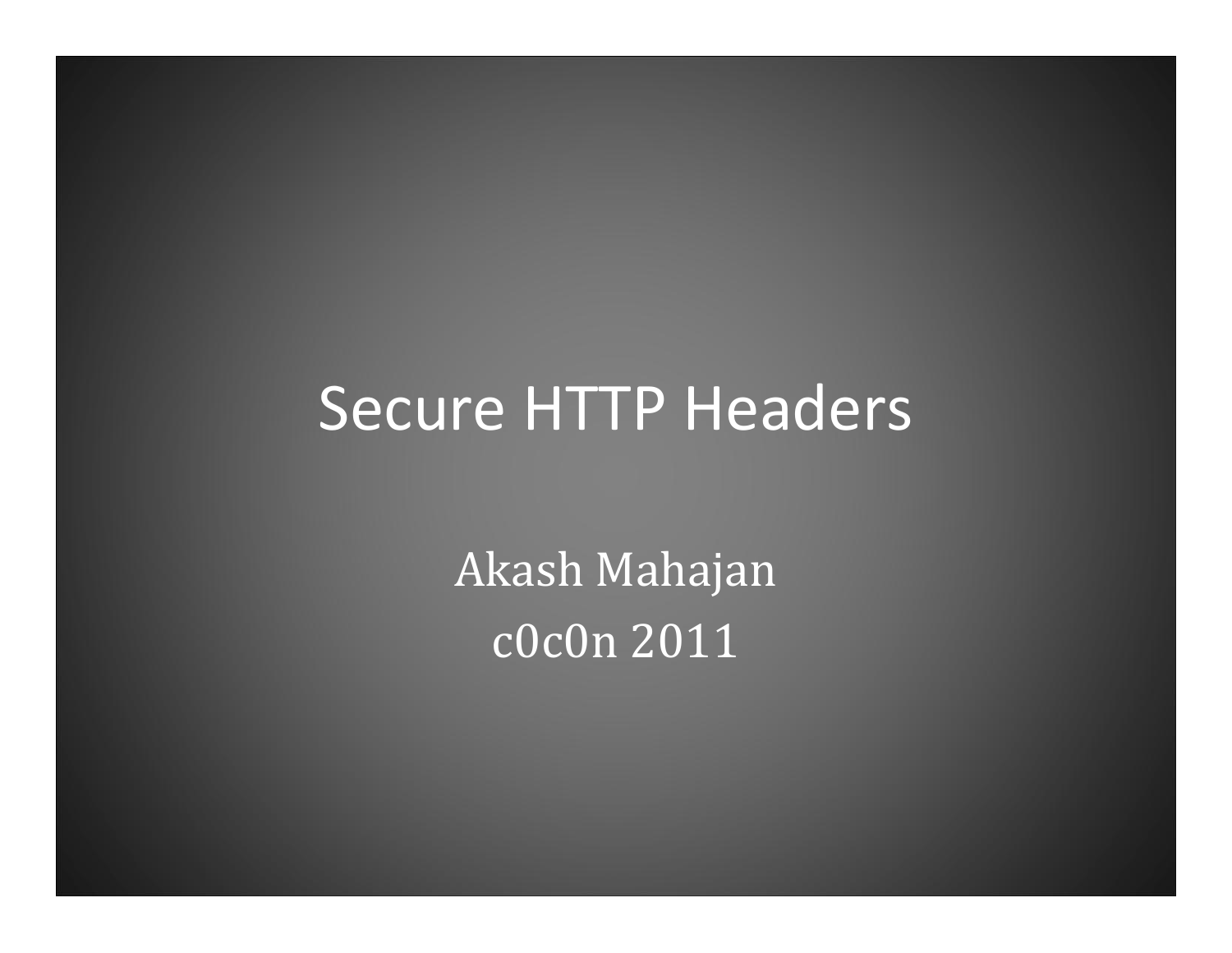# Agenda

• Programmers should know about the new HTTP response headers

• Web security testers should be testing for these response headers as defenses

• All you Facebook/Google+ users should be aware of these as well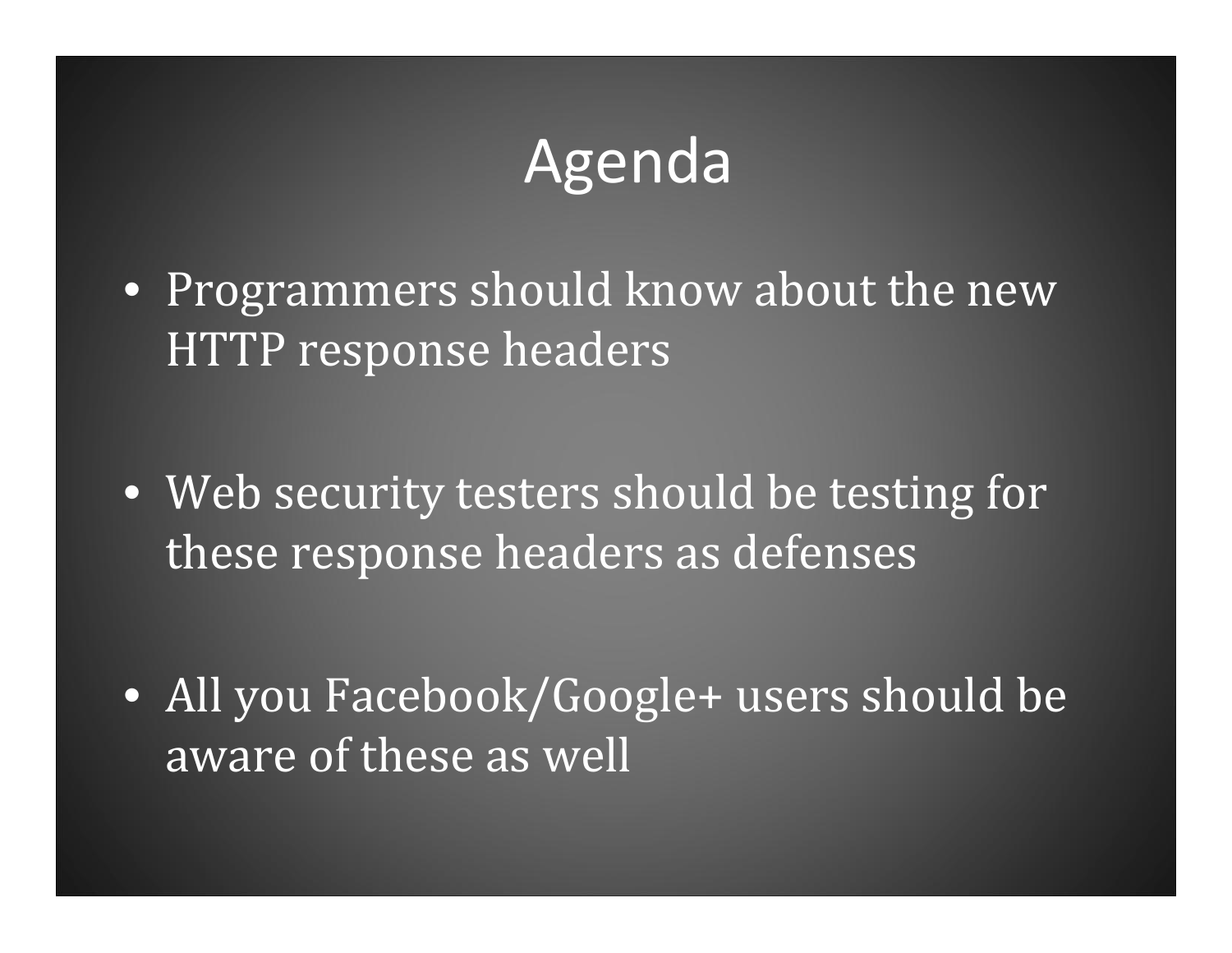## Overview of the Talk

• Cover all some of the new HTTP response headers

• Cover which attacks are mitigated by using these headers

• Build an case for upgrading to IE8/9, Firefox 5+ or Chrome if that is your type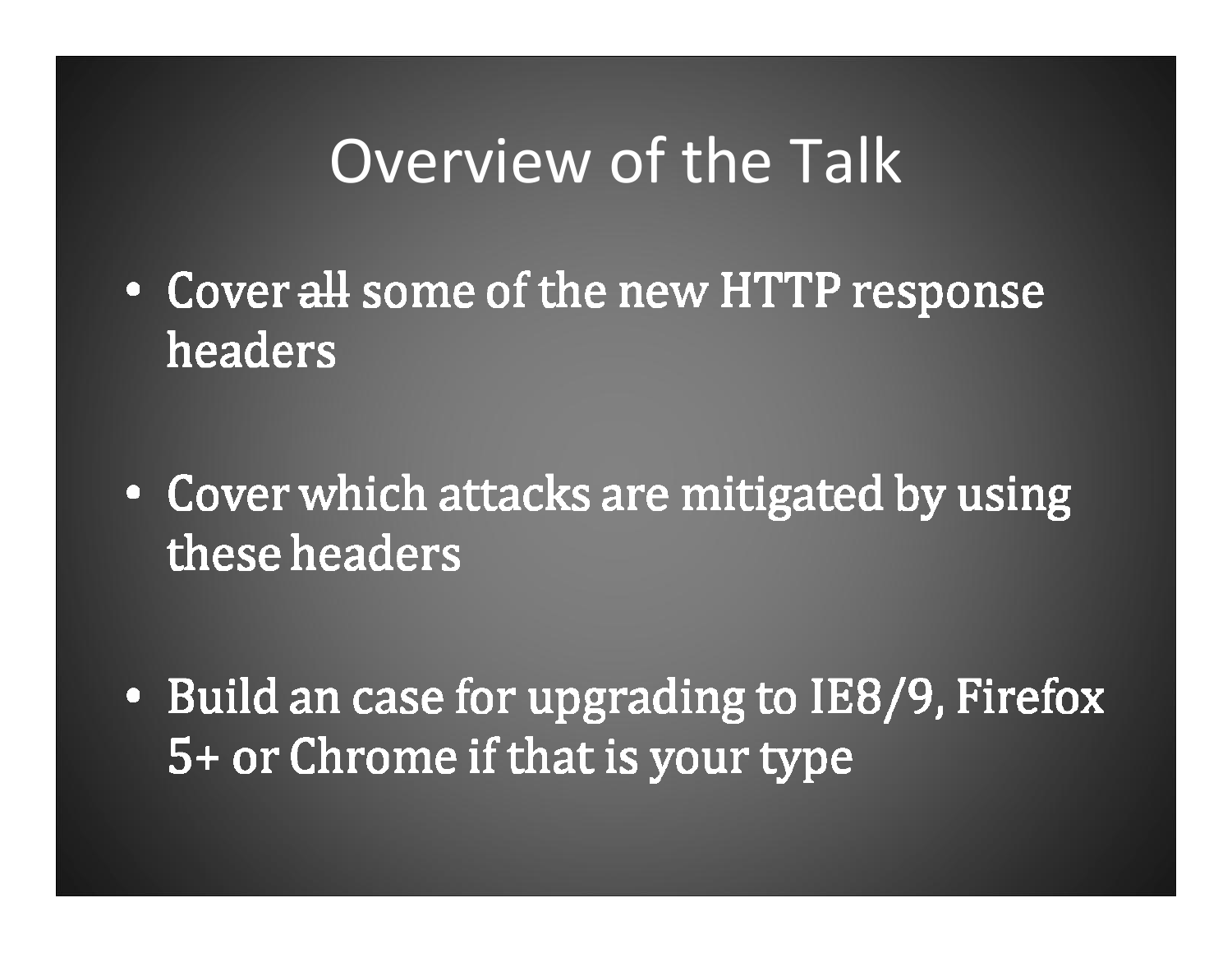# HTTP Response Headers

- X‐Frame‐Options
- X‐XSS‐Protection
- X‐Content‐Type‐Options
- X‐Content‐Security‐Policy
- Set‐Cookie
	- Secure
	- –HttpOnly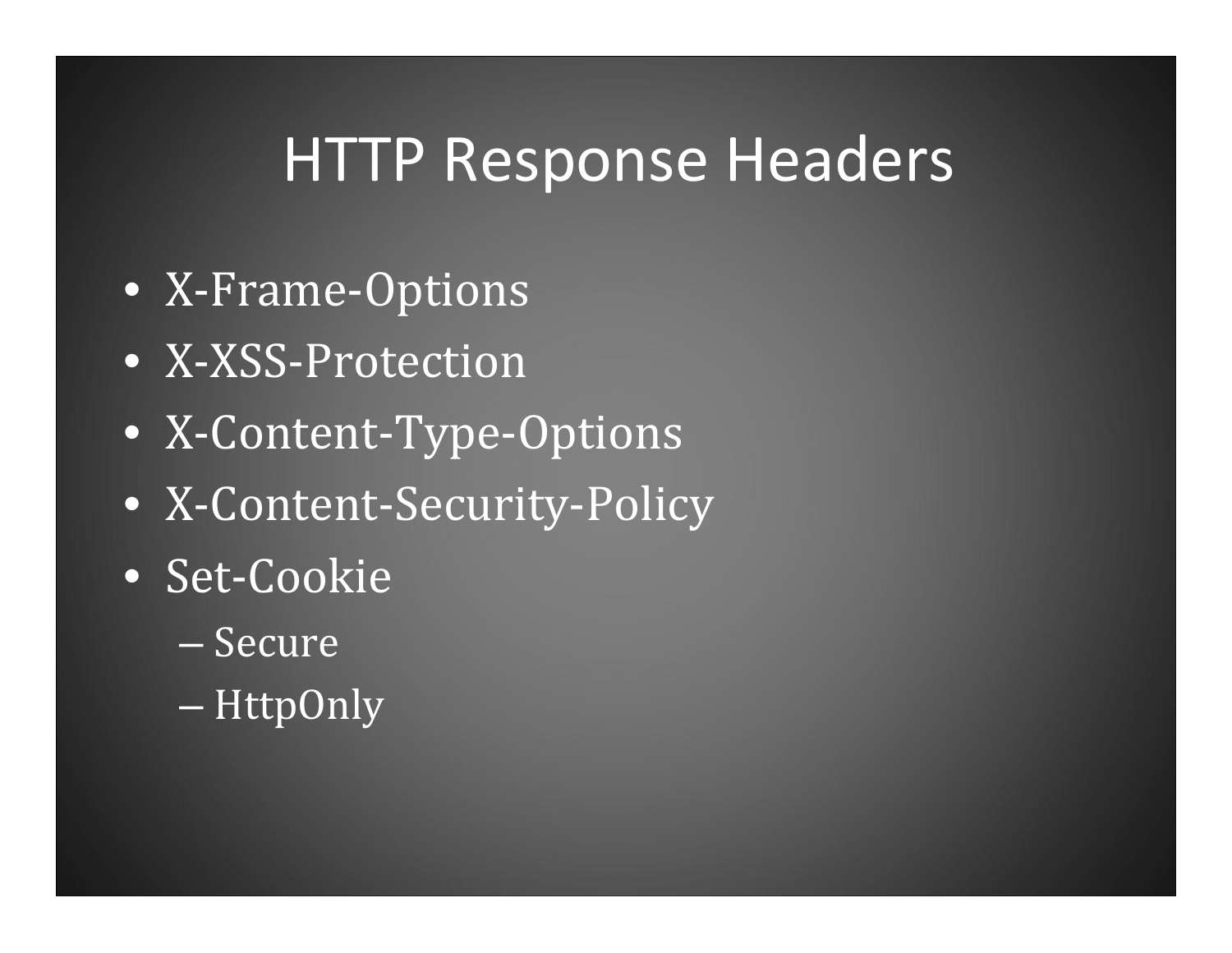## X‐Frame‐Options

- Used to prevent Clickjacking
- Doesn't allow page to be rendered in a frame
- DENY : Don't render at all if inside a frame, SAMEORIGIN : Only if being served from the origin
- IE8+, FF4+, Chrome5+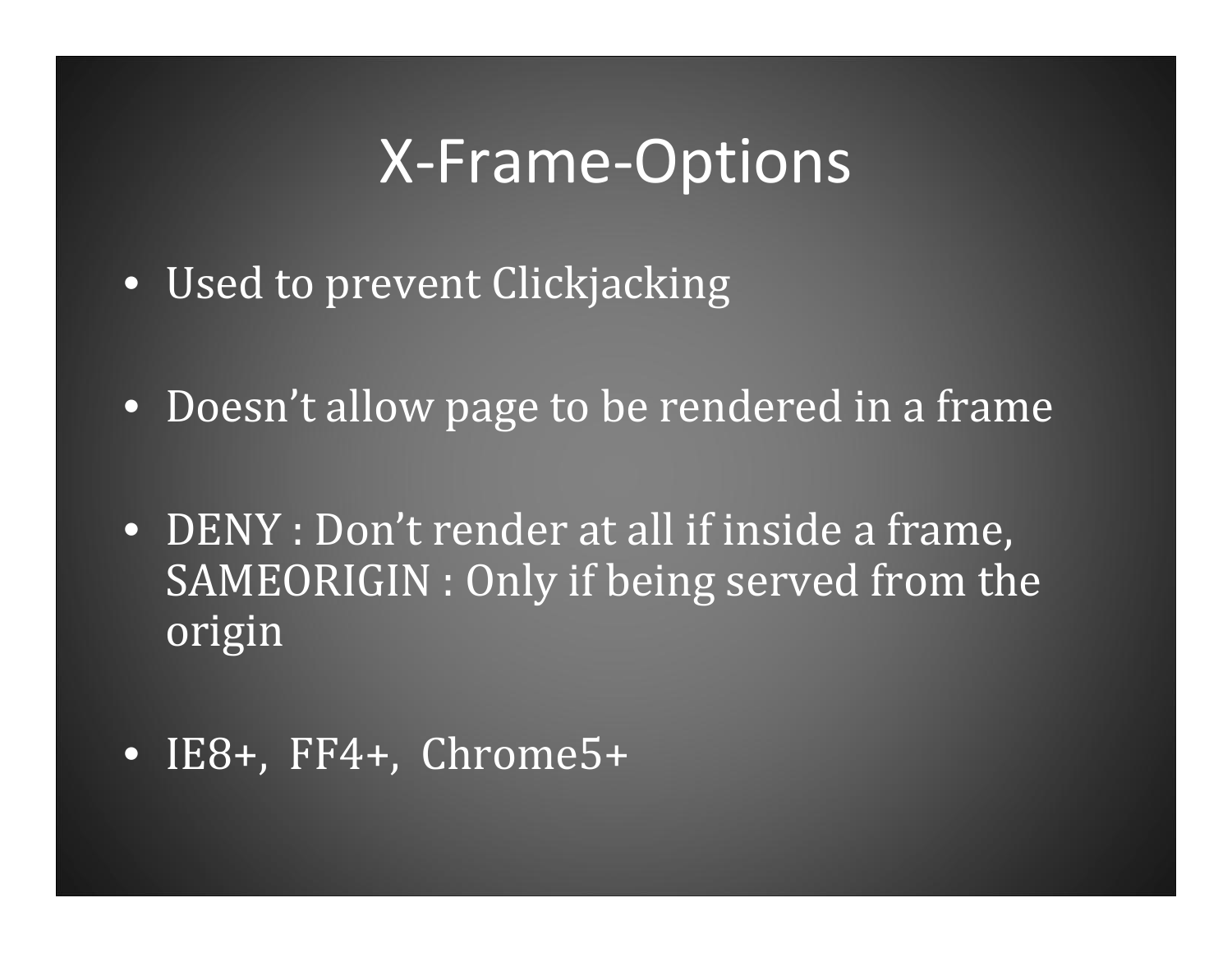#### X‐XSS‐Protection

- Used to prevent reflected XSS
- Doesn't allow the page to be rendered if a reflected XSS attack is detected
- 0 is off, 1 is on, Additional mode = block
- IE8+, Chrome, No FF ( use noscript )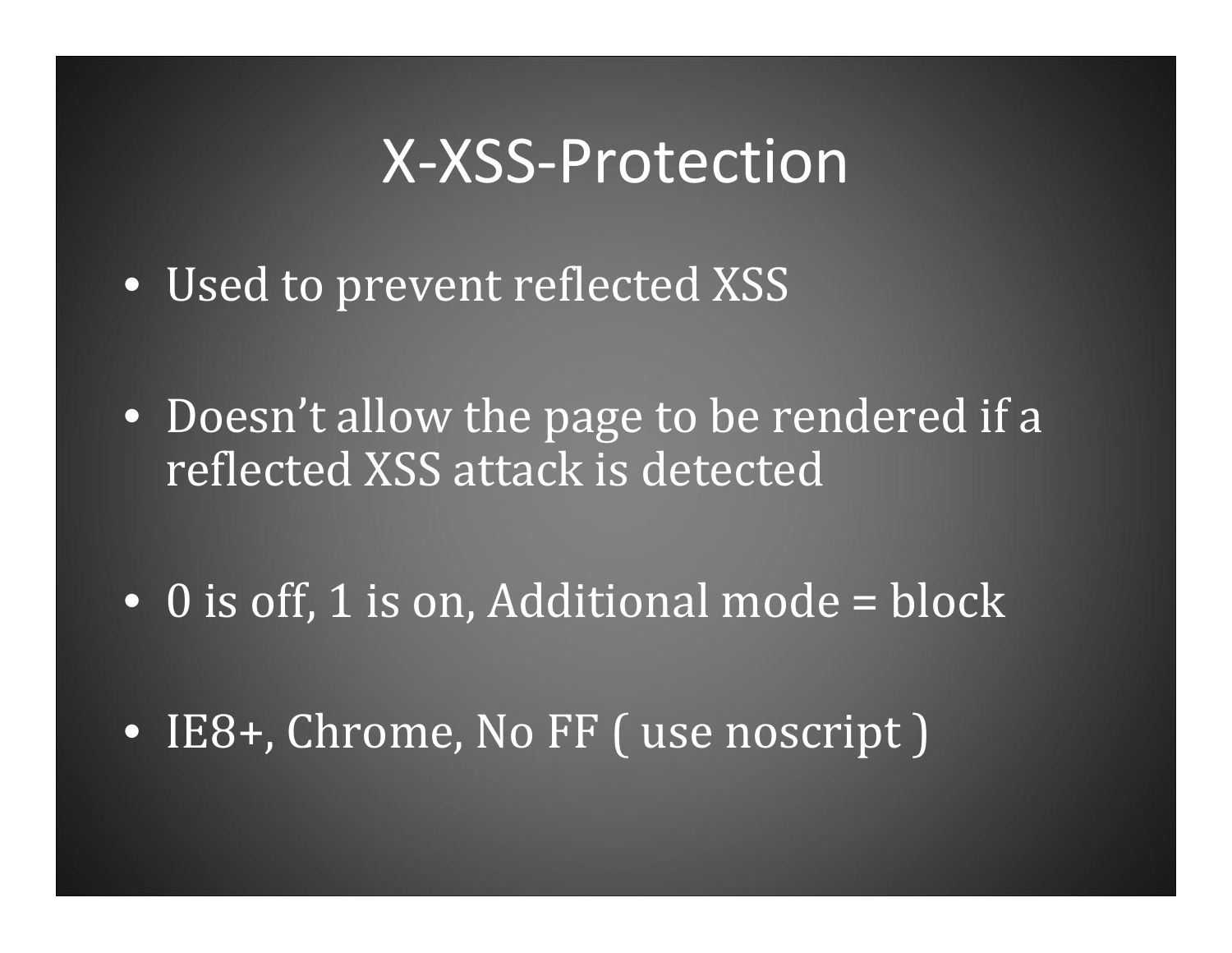## X‐Content‐Type‐Options

- Used to prevent mime based attacks.
- Browser will not try to figure out content type if not sent to it in the response header An image uploading site with script code is bad
- X‐Content‐Type‐Options: nosniff
- $\bullet$ IE8+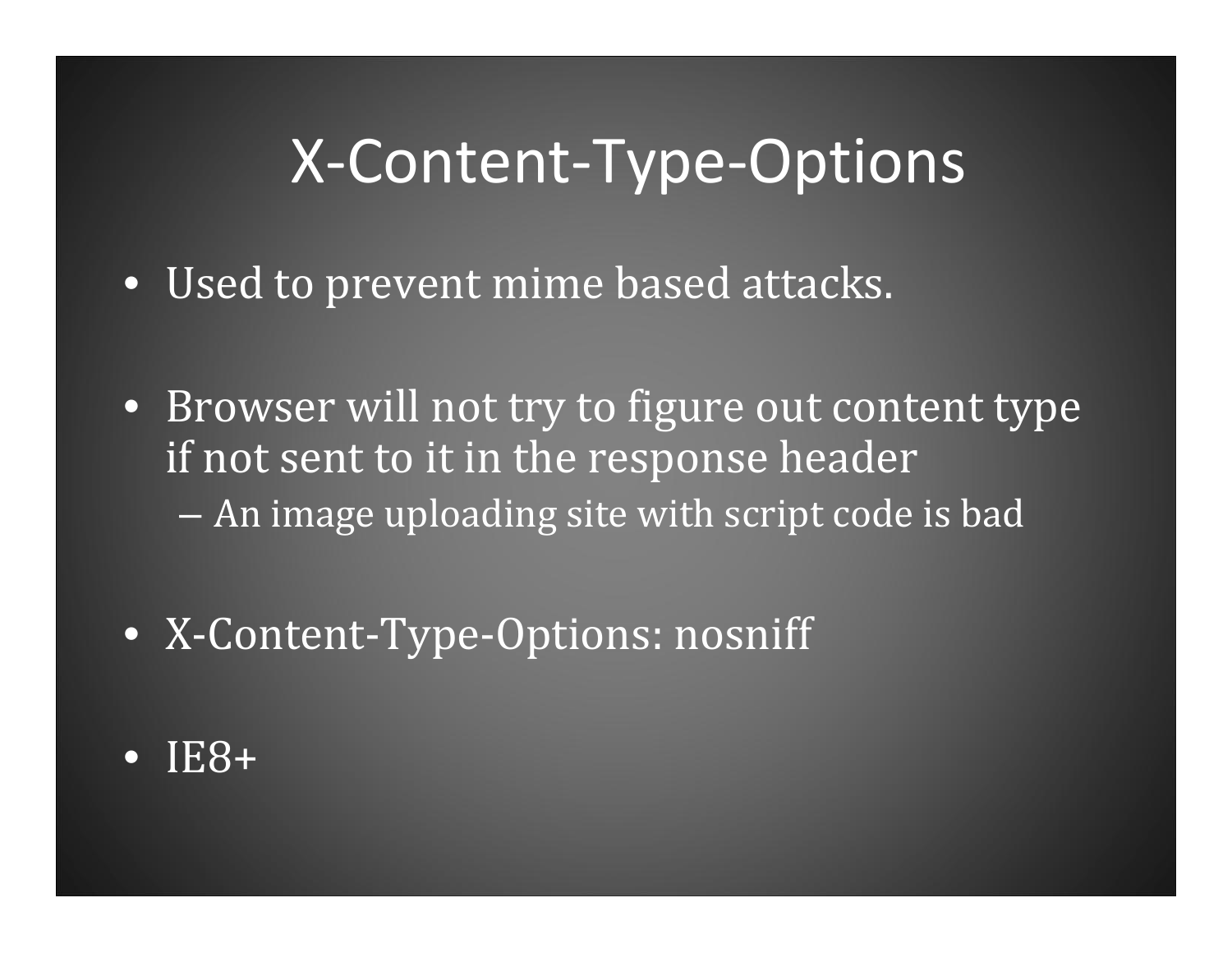# X‐Content‐Security‐Policy: policy

- Used to define a whitelist of domains and actions which are allowed.
- Example usage
	- *XContentSecurityPolicy:*
		- *allow 'self';*
		- *imgsrc \*;*
		- *objectsrc media1.com media2.com; scriptsrc userscripts.example.com; allow https://payments.example.com*
- $\bullet$  $FF4+$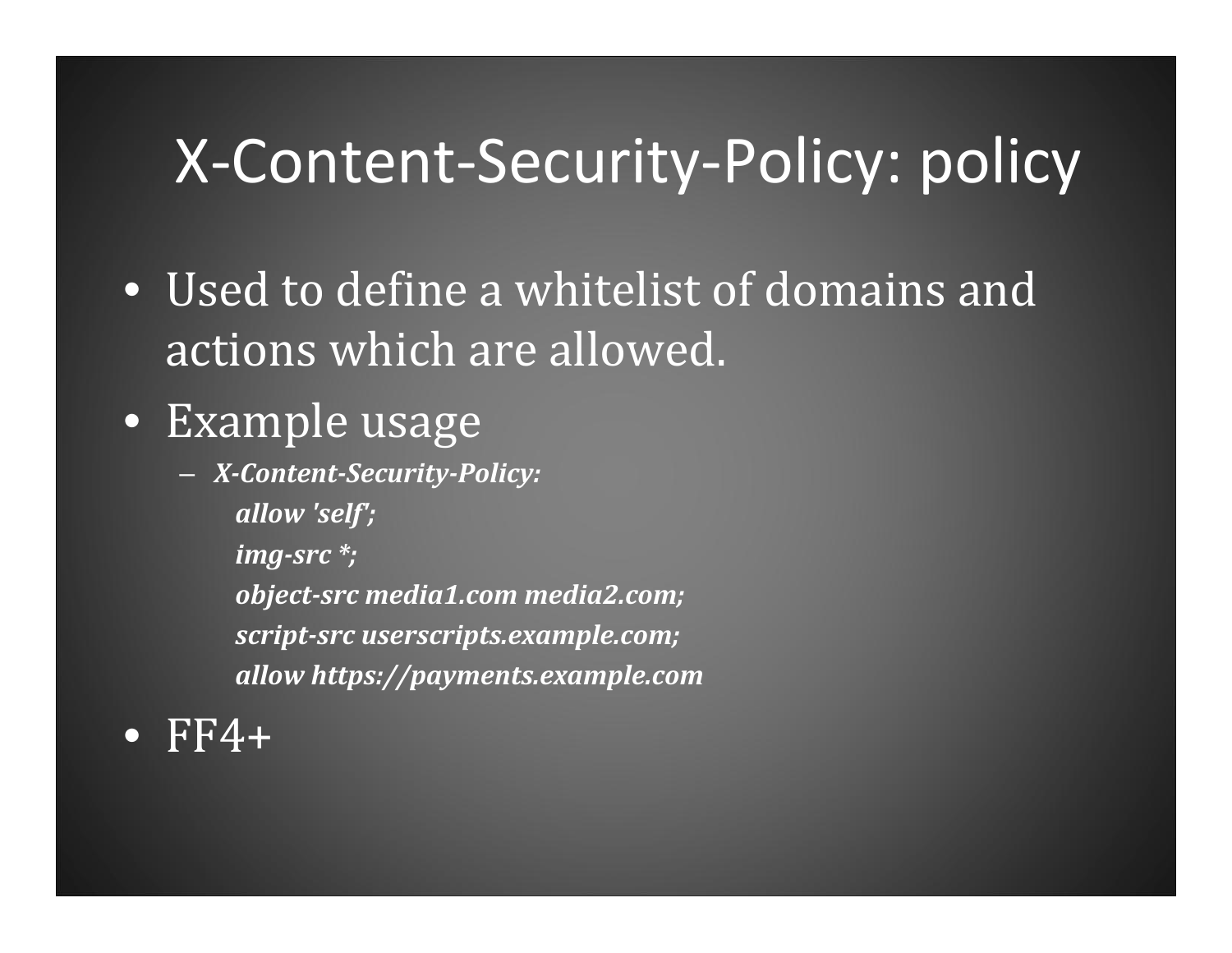#### Set‐Cookie with Secure and HTTPOnly

- With Secure keyword
	- $-$  Only allow cookie to travel with a secure  $\,$ connection
	- An attack where HTTP and HTTPs is mixed
- With HTTPOnly keyword
	- Scripts can't read the cookie
	- –Any attack where session cookie is stolen
- IE7+, Chrome12+, FF3+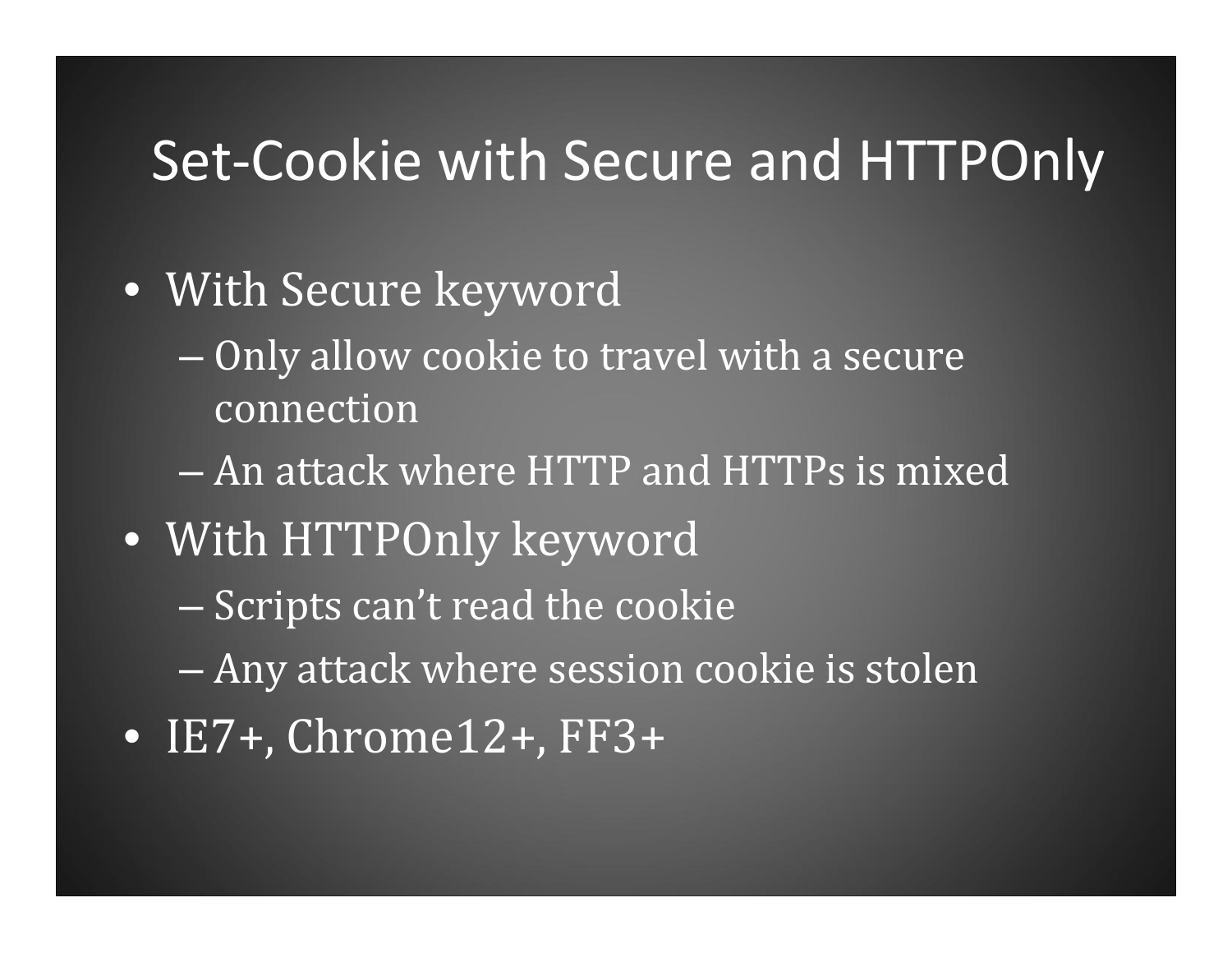# Compatibility with browsers

| <b>Headers / Browsers</b>  | <b>MS Internet</b><br><b>Explorer</b> | Google<br><b>Chrome</b> | <b>Mozilla</b><br><b>Firefox</b> |
|----------------------------|---------------------------------------|-------------------------|----------------------------------|
| X-Frame-Options            | <b>YES</b>                            | <b>YES</b>              | <b>YES</b>                       |
| X-XSS-Protection           | <b>YES</b>                            | <b>YES</b>              | N <sub>O</sub>                   |
| X-Content-Type-Options     | <b>YES</b>                            | N <sub>O</sub>          | N <sub>O</sub>                   |
| X-Content-Security-Policy  | N <sub>O</sub>                        | N <sub>O</sub>          | <b>YES</b>                       |
| Set-Cookie Secure HttpOnly | <b>YES</b>                            | <b>YES</b>              | <b>YES</b>                       |

This slide needs a lot more work. Specific versions, more browsers.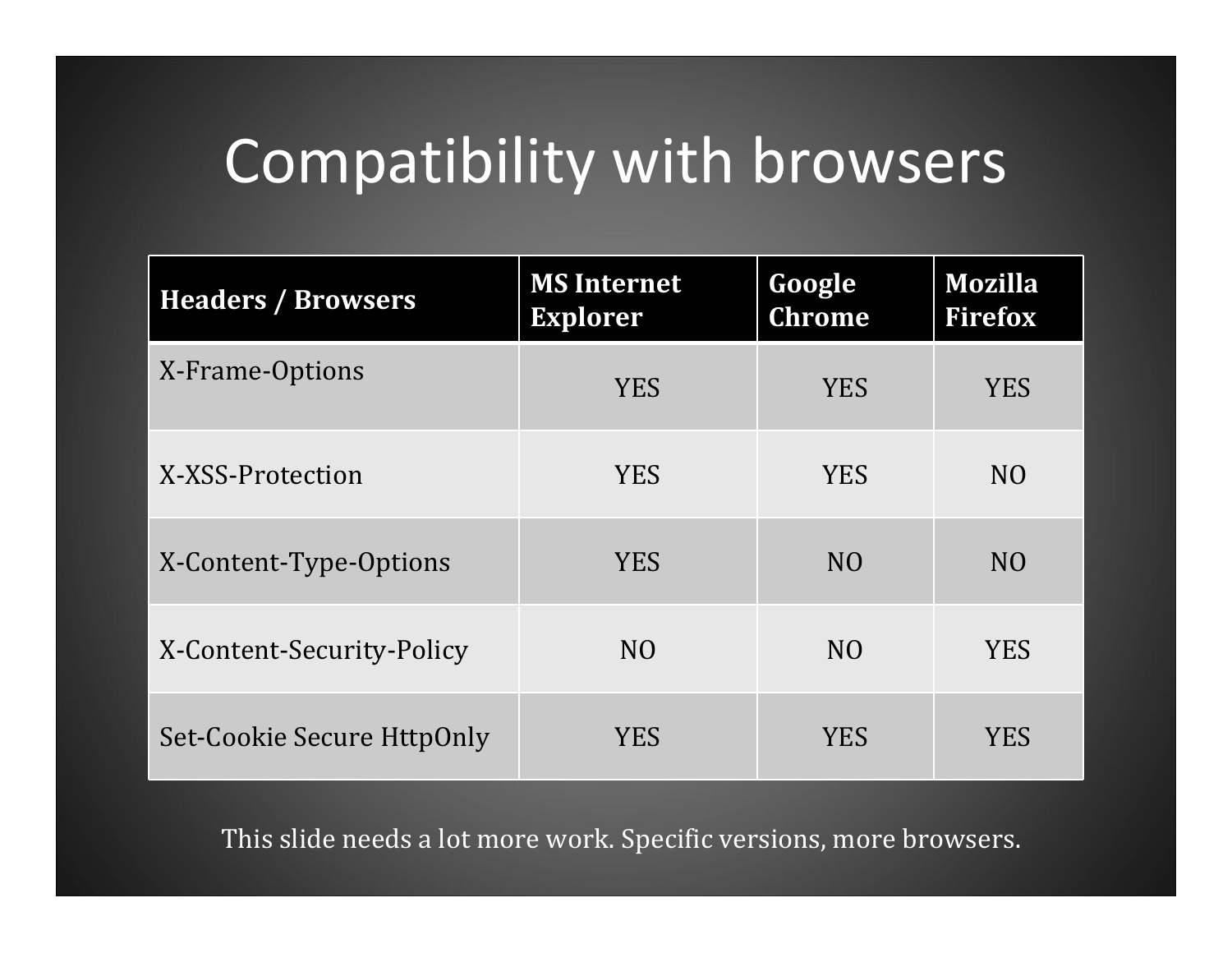# A logical argument for upgrading IE

- A ten year old browser ( IE6 ) just can't keep up with the advanced web application attacks against users. The new crop of browsers are proactively adding support to stop the attacks at the browser level itself.
- Microsoft runs a http://ie6countdown.com with a mission of *moving the world off Internet Explorer 6*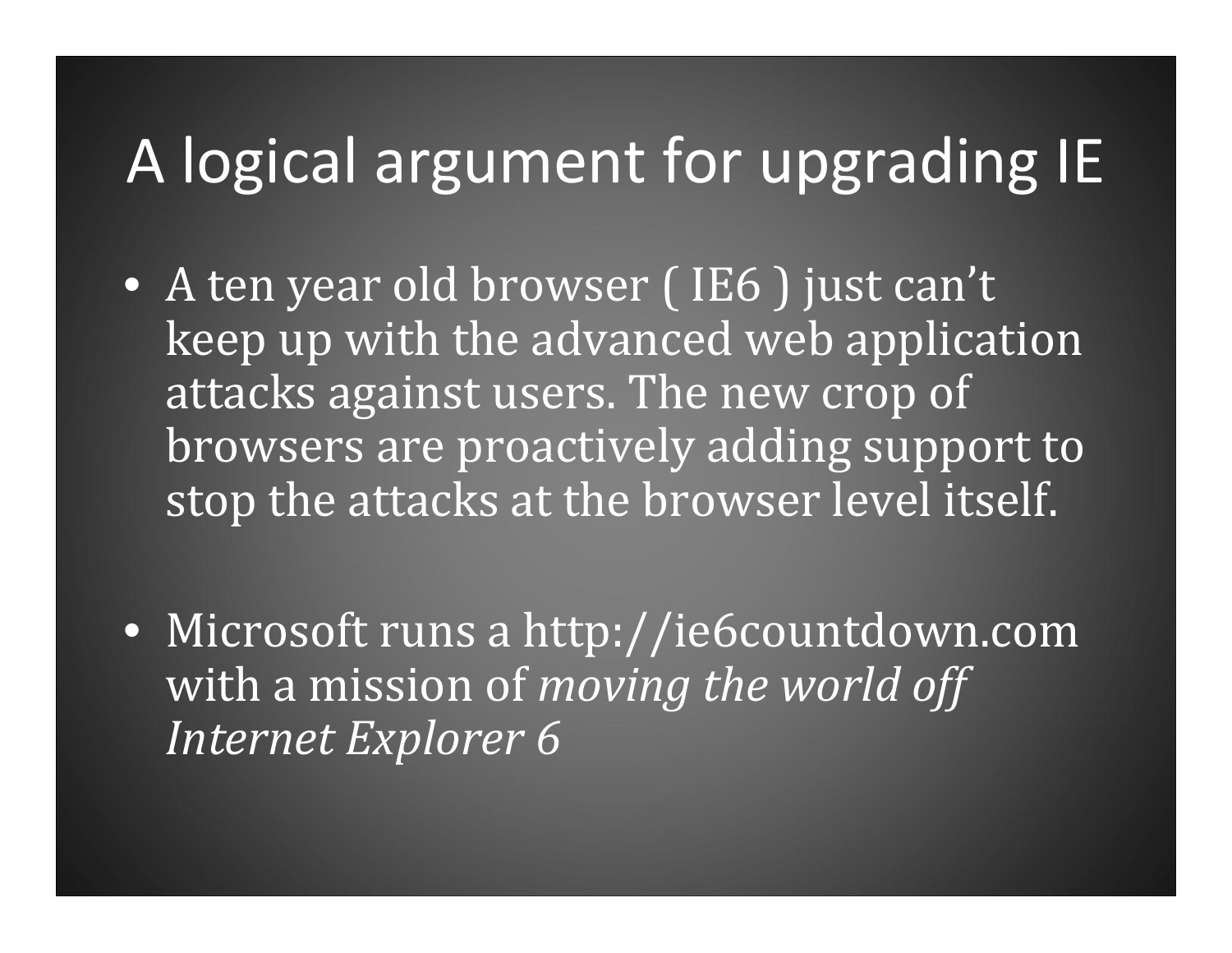## Revisiting the attacks and headers

• X‐Frame‐Options

Especially useful against clickjacking

- X‐XSS‐Protection– Refelected XSS
- X‐Content‐Type‐Options –Mime attacks for executing malicious scripts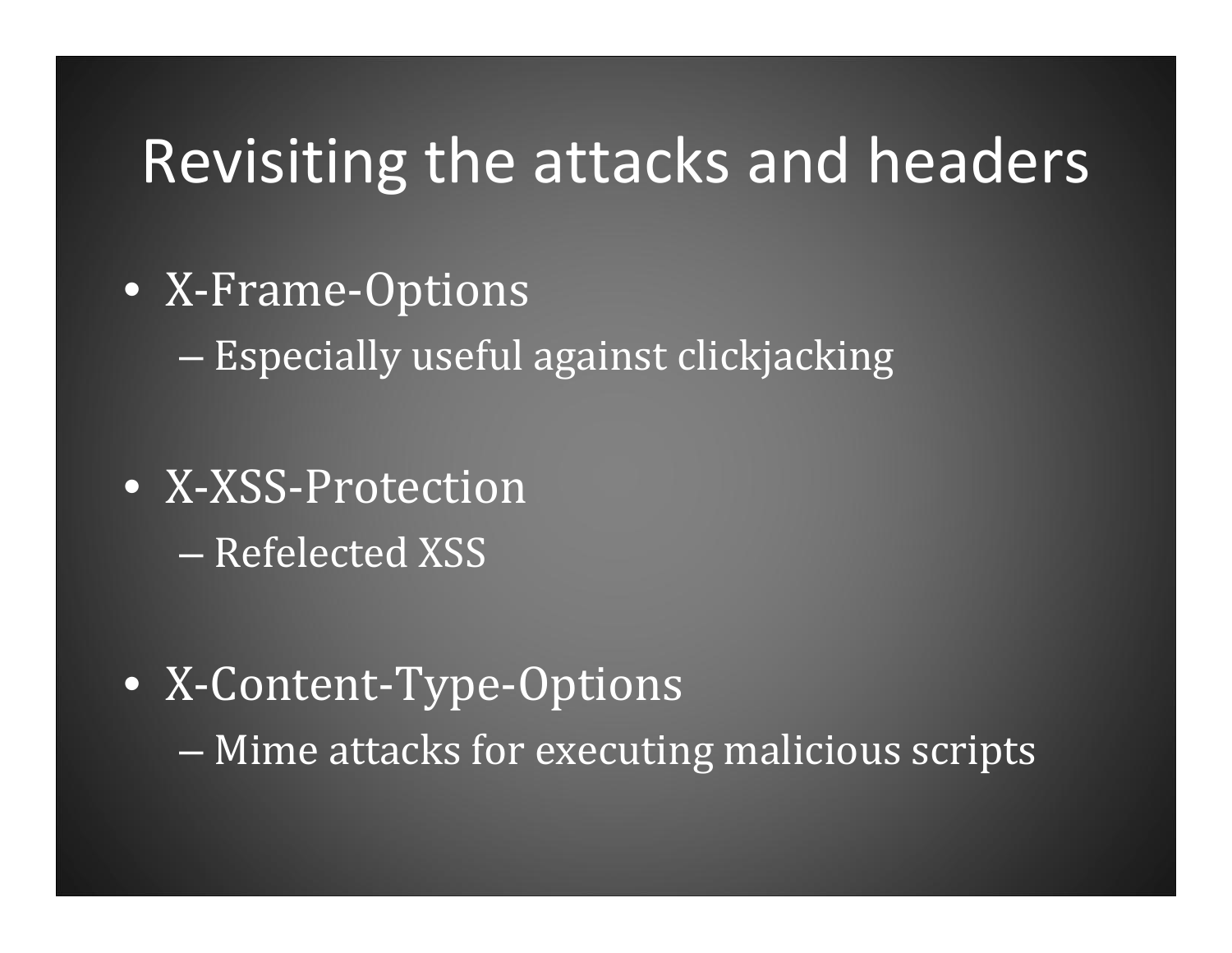## Revisiting the attacks and headers

- Set‐Cookie
	- Secure
		- No sniffing of user session cookie
	- HttpOnly
		- Not allowing javascript to read the session cookie
- X‐Content‐Security‐Policy
	- – Whitelisting of content domains for including in the page